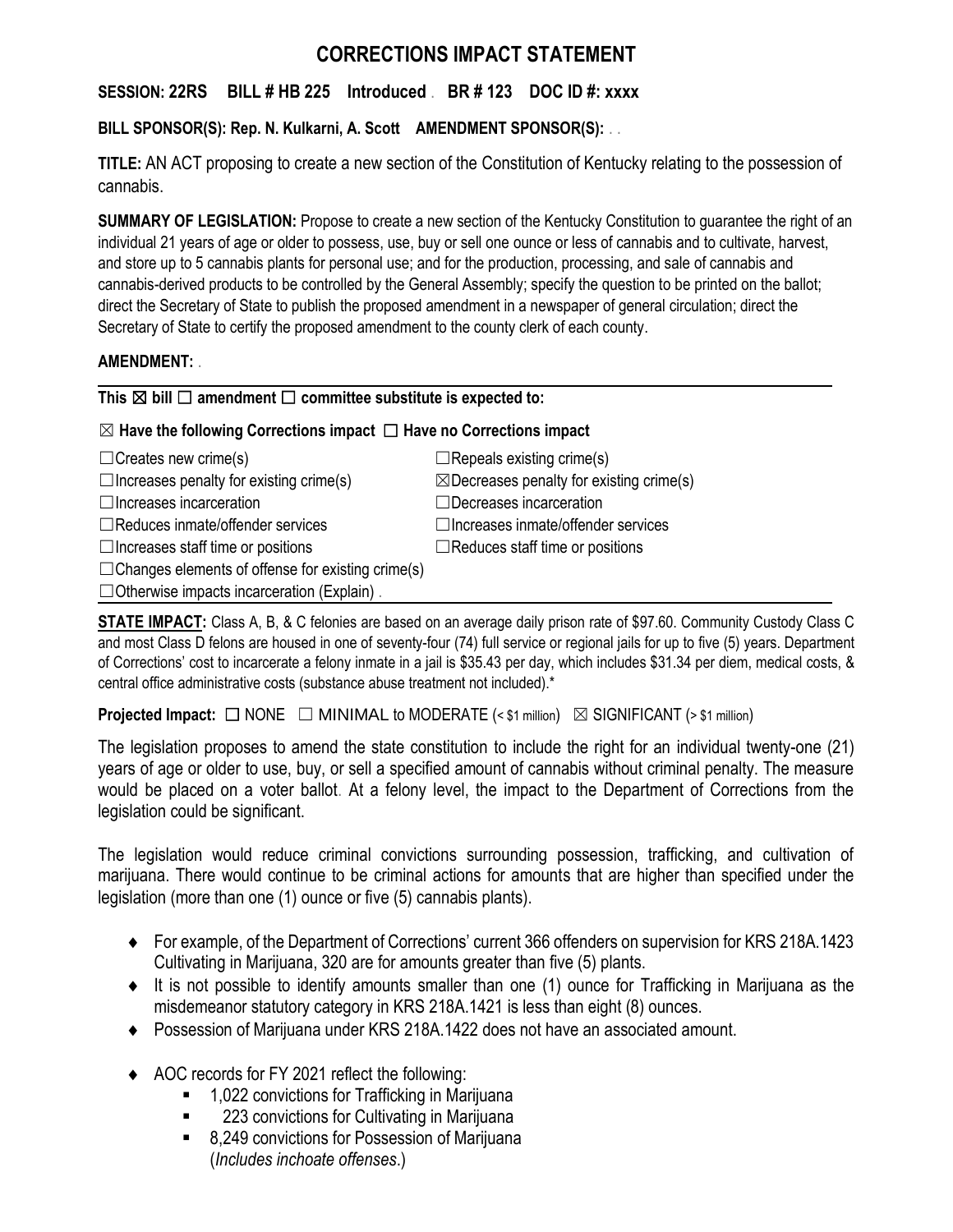Legalization of small amounts of cannabis would reduce the number of cannabis related convictions and corresponding incarceration and supervision costs surrounding these offenses, as a certain number of individuals who currently possess or cultivate marijuana in violation of the law could do so legally if the proposed constitutional amendment were to pass.

The statutory changes would have an impact on supervision of offenders, substance abuse treatment, and drug testing/monitoring.

Cost to Incarcerate<br>A Class D Felony sentence is 1 to 5 years.

10 Class D Felons cost KY \$129,318.61 to \$646,593.03 1 Class D Felon costs KY \$12,931.86 to \$64,659.30 100 Class D Felons cost KY \$1,293,186.06 to \$6,465,930.31

**LOCAL IMPACT:** Local governments are responsible for the cost of incarcerating individuals charged with Class A or B misdemeanors and felony defendants until disposition of the case. The estimated impact will be based on the \$35.43 cost to incarcerate for the Department of Corrections, including \$31.34 per diem and medical that DOC pays jails to house felony offenders. This cost to incarcerate may not be the actual housing cost for the jail.\*

**Projected Impact:**  $\Box$  NONE  $\Box$  MINIMAL to MODERATE (< \$1 million)  $\boxtimes$  SIGNIFICANT (> \$1 million)

The impact to local corrections under this legislation could be significant.

Legalization of small amount of cannabis as proposed in this legislation would reduce the number misdemeanor convictions for possession, trafficking, and/or cultivating marijuana.

For example, it is likely that a number of the 2,706 individuals currently on supervision for Possession of Marijuana may have involved amounts less than the amount specified in the legislation.

AOC records for FY2021 show a total of 9,141 misdemeanor marijuana related convictions.

Of those, 8,249 convictions were specific to Possession of Marijuana.

Any reduction in the number of convictions or incarceration stemming from marijuana offenses would be a cost savings to counties. The reduction of criminal charges at the felony level would reduce state inmates in jail beds, and would reduce the amount of revenue in the form of \$31.34 per diem paid to local detention facilities for housing state inmates.

It is not known how many days of incarceration are incurred for misdemeanor marijuana related offenses, as these may be citable offenses or often accompany other charges for which an individual has been arrested or incarcerated.

#### Cost to Incarcerate

.

A Class B misdemeanor is up to 90 days in jail. 10 Class B misdemeanants: up to \$31,886.78 1 Class B misdemeanant: up to \$3,188.68 100 Class B misdemeanants: up to \$318,867.80

A Class A misdemeanor is 90 days to 1 year in jail. 10 Class A misdemeanants: \$31,886.78 to \$129,318.61 1 Class A misdemeanant: \$3,188.68 to \$12,931.86 100 Class A misdemeanants: \$318,867.80 to \$1,293,186.06

#### **PROJECTED IMPACT FROM AMENDMENTS:**

 $\Box$  NONE  $\Box$  MINIMAL to MODERATE (< \$1 million)  $\Box$  SIGNIFICANT (> \$1 million)

*\*All projections are based on the daily rate x 365 days x number of years. The cost to incarcerate as calculated by the Department is shown here as rounded to the hundredths. Offenders may have multiple offenses or be incarcerated on other charges unless otherwise noted. Unless otherwise noted, numbers will include inchoate offenses at the underlying offense level.*

#### **The following offices contributed to this Corrections Impact Statement:**

2 ☒ Dept. of Corrections ☐ Dept. of Kentucky State Police ☒ Administrative Office of the Courts ☐ Parole Board ☐ Other